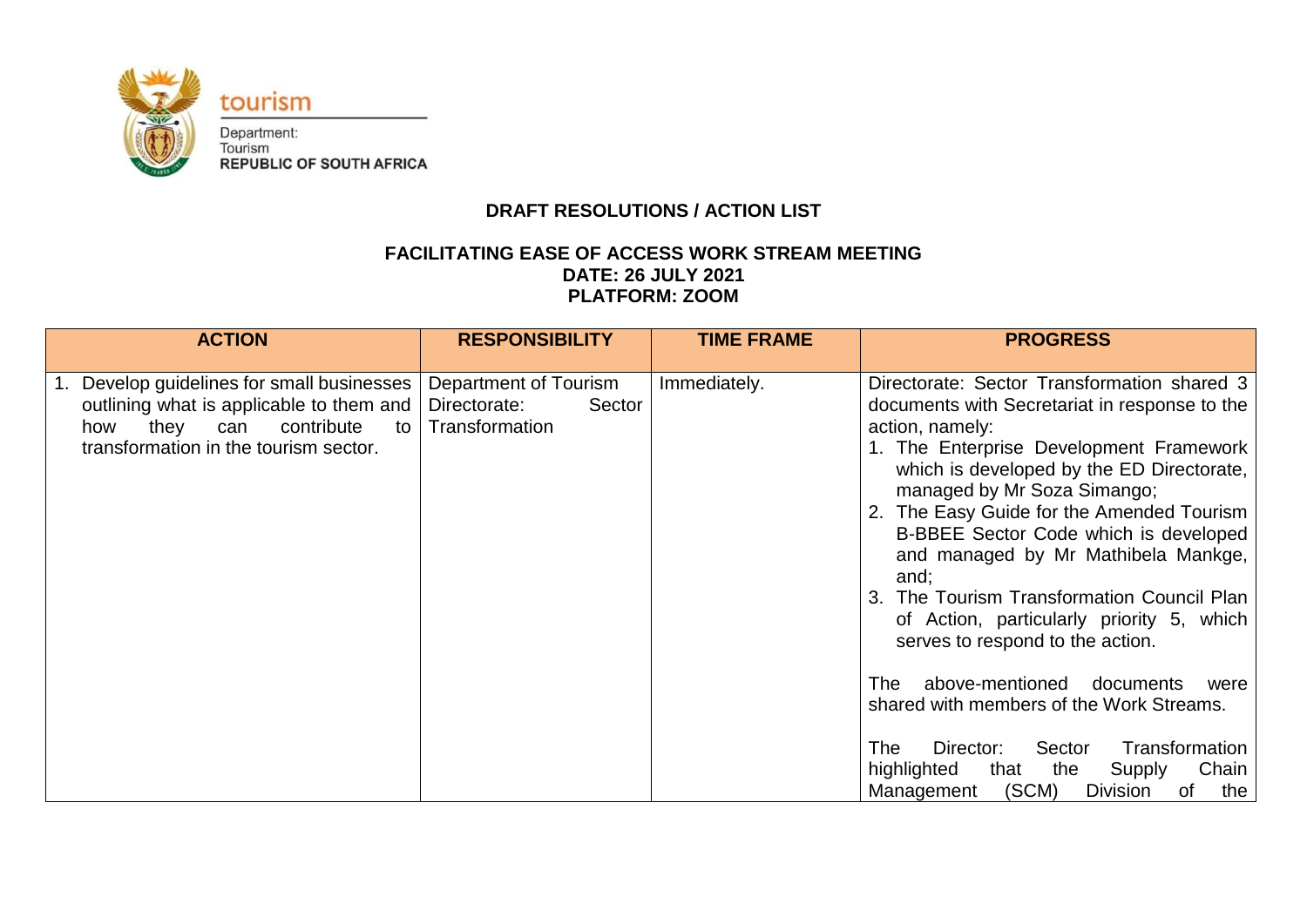#### **DRAFT RESOLUTIONS / ACTION LIST**

#### **FACILITATING EASE OF ACCESS WORK STREAM MEETING DATE: 26 JULY 2021**

| <b>ACTION</b>                                                                                                                                                                                                                                                                                                        | <b>RESPONSIBILITY</b>                | <b>TIME FRAME</b>                         | <b>PROGRESS</b>                                                                                                                                                                                                                                                                                                                                                                        |
|----------------------------------------------------------------------------------------------------------------------------------------------------------------------------------------------------------------------------------------------------------------------------------------------------------------------|--------------------------------------|-------------------------------------------|----------------------------------------------------------------------------------------------------------------------------------------------------------------------------------------------------------------------------------------------------------------------------------------------------------------------------------------------------------------------------------------|
|                                                                                                                                                                                                                                                                                                                      |                                      |                                           | Department of Tourism is currently developing<br>a procurement framework for SMMEs.<br>Additionally, he stated that Transformation<br>cuts across many divisions and each division<br>required to embody/embrace<br>the<br>is.<br>transformation Codes gazetted and factor the<br>prescribed elements/targets in their tools/<br>guidelines to make economic inclusivity a<br>reality. |
| Invite lead Departments to present<br>progress on the following:<br>2.1. Issuance of tour operating licenses<br>and developments on issues related<br>to airlift capacity: Department of<br>Transport (DoT);<br>2.2. Roll out of the e-visas system and<br>remote working visa: Department of<br>Home Affairs (DHA); | Department of Tourism<br>Secretariat | Work<br>Stream<br><b>Next</b><br>meeting. | The respective Departments were invited to<br>share presentations at the NTSF meeting held<br>on 08 September 2021. DHA provided an<br>update on the e-visa system and DoH shared<br>information on the COVID-19 Vaccination<br>Strategy.<br>The DoT was not available to provide an<br>update on tour operating licenses and further                                                  |
| 2.3. Health / Travel Passport (COVID-<br>19<br>safe<br>travel<br>passport):<br>Department of Health (DoH).                                                                                                                                                                                                           |                                      |                                           | attempts will be made to invite them in future<br>meetings.                                                                                                                                                                                                                                                                                                                            |
| 3. Deliver a presentation on the Single<br>African Air Transport Market (SAATM),<br>International Air Transport Association<br>(IATA) Travel Pass Initiative and other<br>related policies/programmes.                                                                                                               | <b>IATA</b>                          | Work<br><b>Next</b><br>Stream<br>meeting. | IATA invited and a presentation to be delivered<br>on 24 November 2021.                                                                                                                                                                                                                                                                                                                |